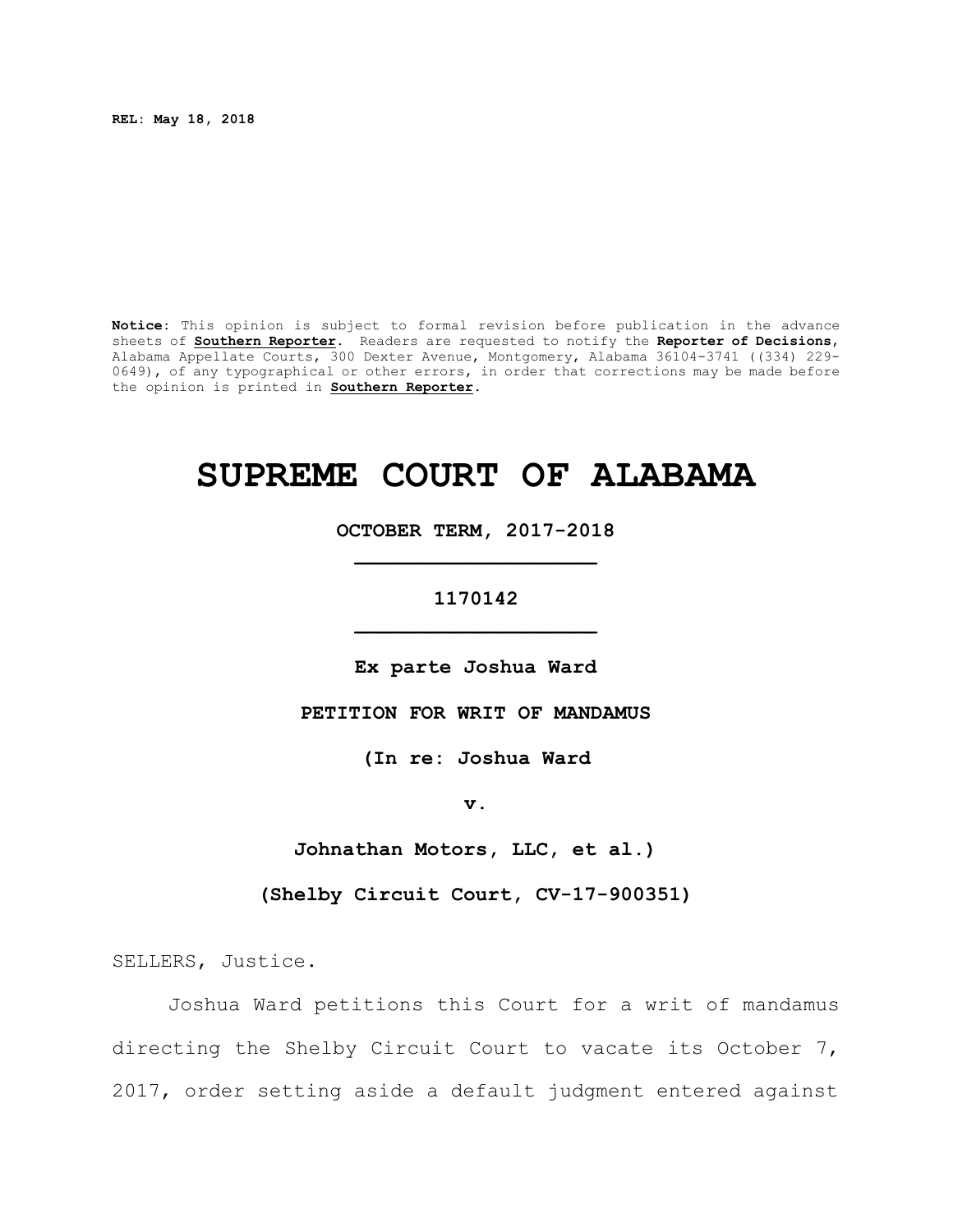Johnathan Motors, LLC, and its principal Jacques C. Chahla (hereinafter referred to collectively as "the dealership") and to enter an order reinstating the default judgment. We grant the petition and issue the writ.

#### Facts

On April 14, 2017, Ward filed a 12-count complaint against the dealership and fictitiously named defendants alleging, among other things, that on August 5, 2016, he purchased a vehicle from the dealership; that he made a down payment on the vehicle; that he made the first monthly installment payment on the vehicle; that he maintained full insurance coverage on the vehicle; but that on September 10, 2016, the dealership unilaterally voided the sale of the vehicle and unlawfully repossessed and converted to its own use the vehicle, the down payment, the monthly installment payment, and the personal property in the vehicle when it was unlawfully repossessed. The dealership was served by certified mail on April 19, 2017; the sufficiency of that service of process has not been challenged.

On August 14, 2017, Ward requested the clerk of the circuit court to enter a default against the dealership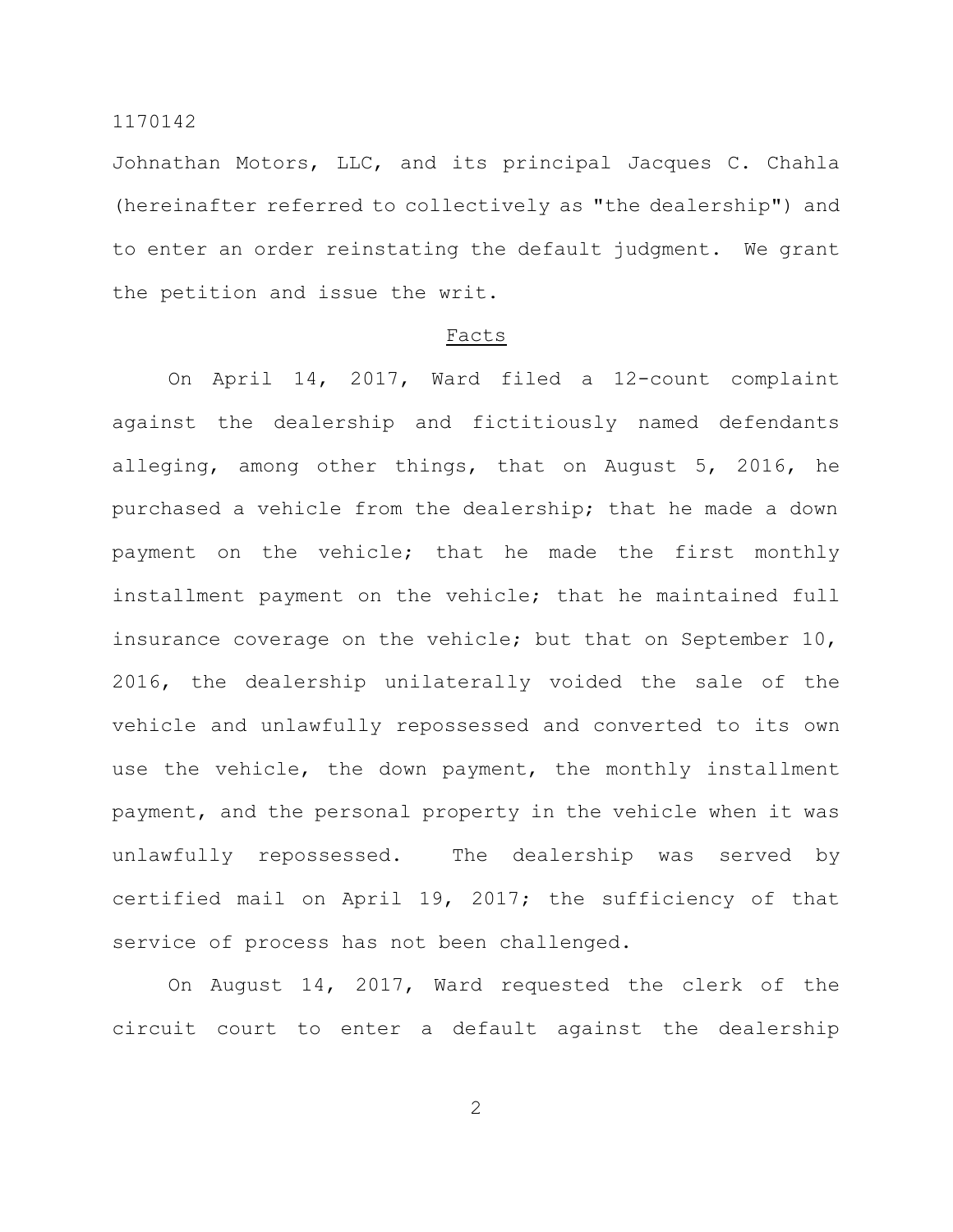pursuant to Rule 55(a), Ala. R. Civ. P., based on the dealership's failure to answer or otherwise to defend in the case; the clerk subsequently made an entry of default in the case. On September 9, 2017, the trial court entered a default judgment against the dealership pursuant to Rule 55(b)(2), Ala. R. Civ. P., and a hearing to determine the damages was set for November 21, 2017.

On October 3, 2017, the dealership moved the trial court to set aside the default judgment pursuant to Rule 55(c), Ala. R. Civ. P., asserting that, although an entry of default had been made, no final judgment had been entered in the case because damages had not yet been determined, that it had a good and meritorious defense to the allegations asserted in the complaint, and that Ward would not suffer unfair prejudice if the default judgment was set aside. The dealership requested in the motion to set aside the default judgment that it be allowed 14 days in which to respond to the complaint.

On October 7, 2017, the trial court entered an order granting the dealership's motion to set aside the default judgment, but requiring the dealership to file an answer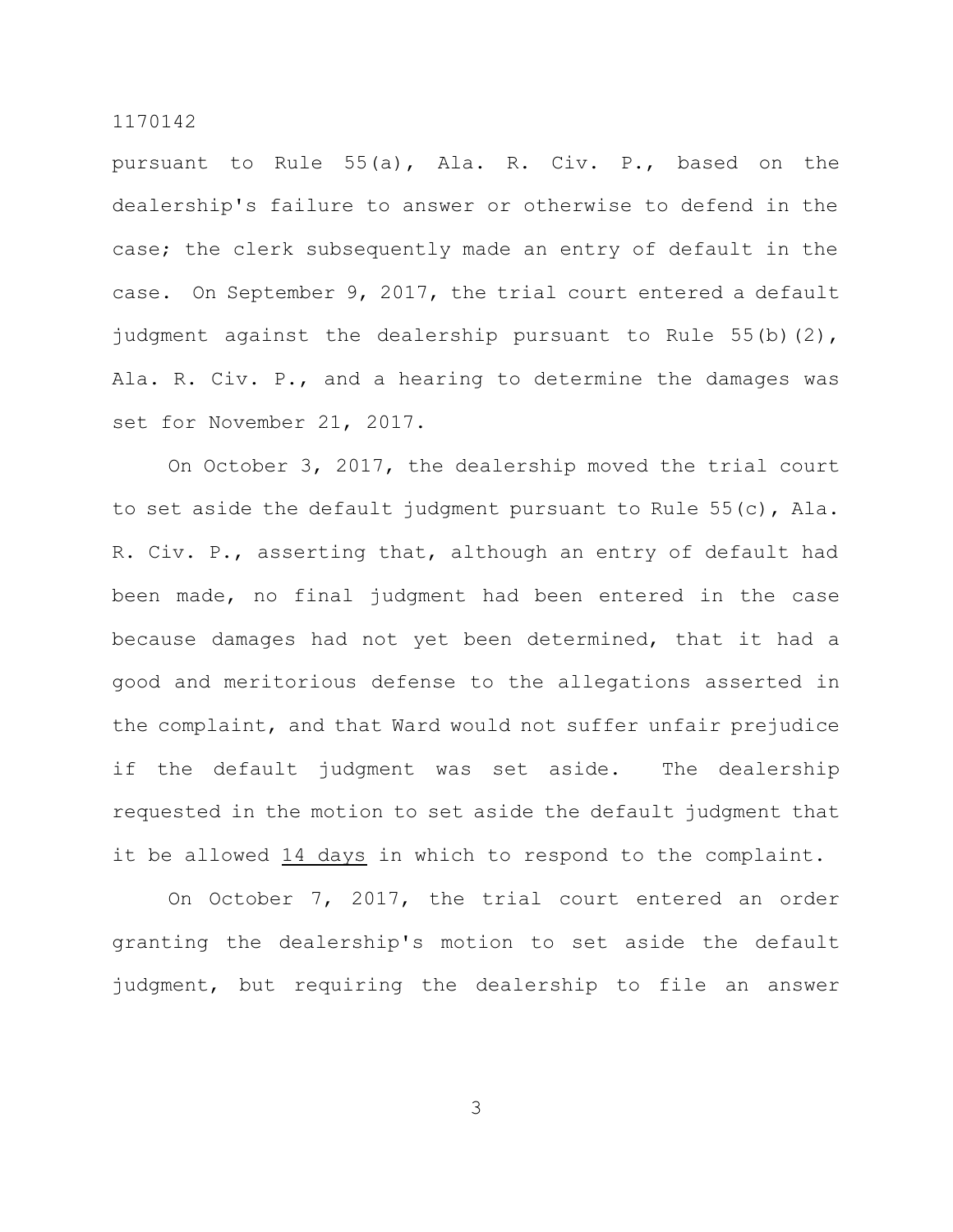within seven days from the date of that order; the dealership did not file an answer within seven days as ordered.

On November 1, 2017, Ward moved the trial court to reconsider its order setting aside the default judgment, asserting that the dealership had not responded to the complaint as ordered and that the dealership had not met its initial burden of demonstrating the existence of the three factors set forth in Kirtland v. Fort Morgan Authority Sewer Service, Inc., 524 So. 2d 600 (Ala. 1988).

On November 12, 2017, the trial court denied Ward's motion to reconsider the order setting aside the default judgment. On November 13, 2017, the dealership filed an answer to the complaint. Ward thereafter petitioned this Court for a writ of mandamus directing the trial court to vacate its order setting aside the default judgment, to enter an order reinstating the default judgment against the dealership, and to schedule a hearing on damages.

# Standard of Review and Applicable Law

"Because an order setting aside a default judgment is interlocutory and, therefore, not appealable, the proper remedy to review the trial court's action in entering that order is a petition for a writ of mandamus. Ex parte State ex rel. Atlas Auto Finance Co., 251 Ala. 665, 38 So. 2d 560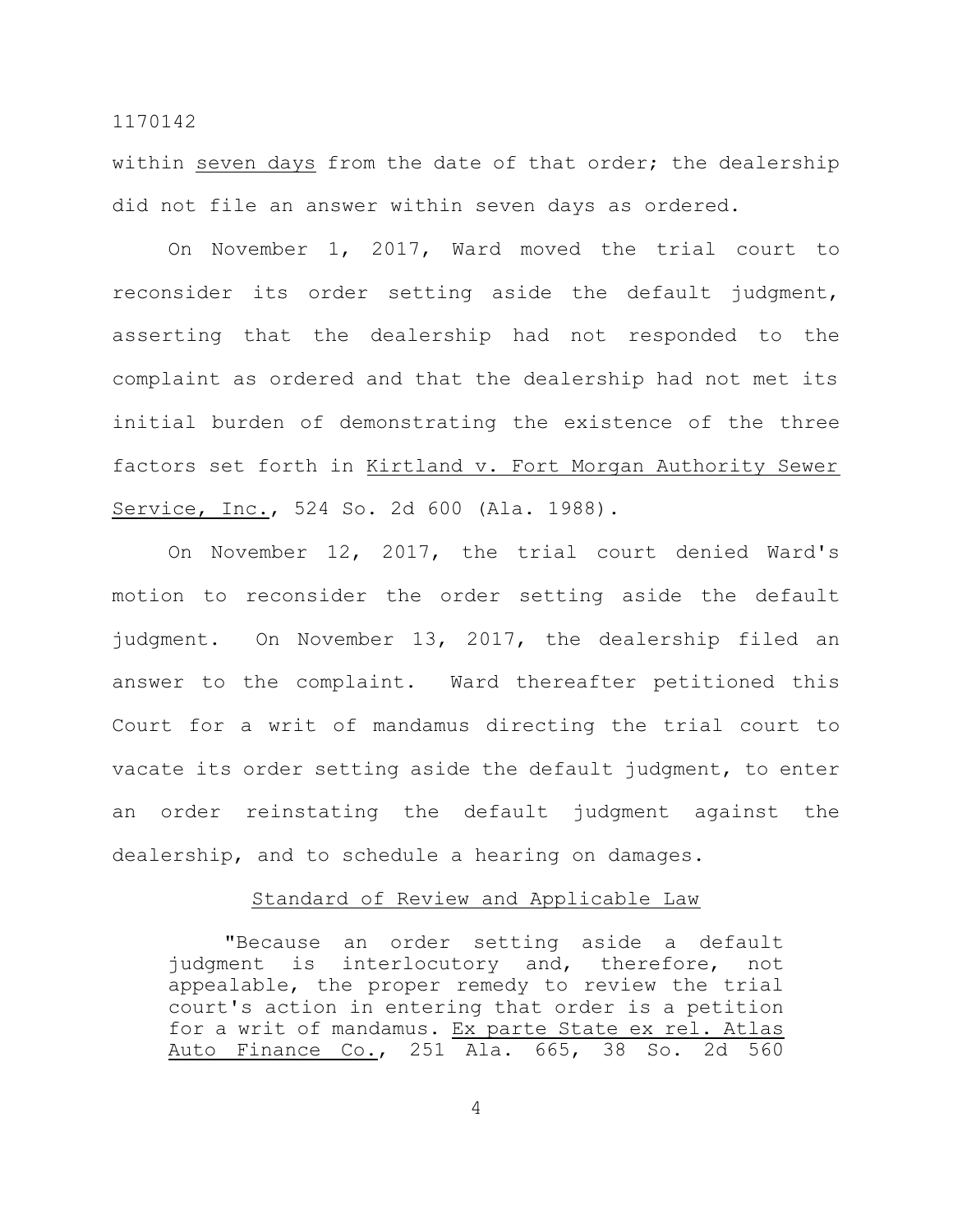(1948). The standard for issuing a writ of mandamus is well settled:

"'Mandamus is an extraordinary remedy requiring a showing that there is: "(1) a clear legal right in the petitioner to the order sought; (2) an imperative duty upon the respondent to perform, accompanied by a refusal to do so; (3) the lack of another adequate remedy; and (4) properly invoked jurisdiction of the court." Ex parte Edgar, 543 So. 2d 682, 684 (Ala. 1989); Ex parte Alfab, Inc., 586 So. 2d 889, 891 (Ala. 1991).'

"Ex parte Johnson, 638 So. 2d 772, 773 (Ala. 1994). And see Ex parte Preston Hood Chevrolet, Inc., 638 So. 2d 842 (Ala. 1994); and Ex parte Liberty Nat'l Life Ins. Co., 631 So. 2d 865 (Ala. 1993). The standard of review this Court applies when considering a petition asking for a writ of mandamus requiring a judge to vacate an order setting aside a default judgment is whether the judge, in setting aside the default judgment, [exceeded] his discretion. See DaLee v. Crosby Lumber Co., 561 So. 2d 1086 (Ala. 1990); Hallman v. Marion Corp., 411 So. 2d 130 (Ala. 1982)."

Ex parte King, 776 So. 2d 31, 33-34 (Ala. 2000). In Zeller v.

Bailey, 950 So. 2d 1149, 1152–53 (Ala. 2006), this Court

further stated that the trial court's discretion to set aside

a default judgment,

"although broad, requires the trial court to balance two competing policy interests associated with default judgments: the need to promote judicial economy and a litigant's right to defend an action on the merits. [Kirtland v. Fort Morgan Auth. Sewer Serv., Inc.,] 524 So. 2d [600] at 604 [(Ala. 1988)].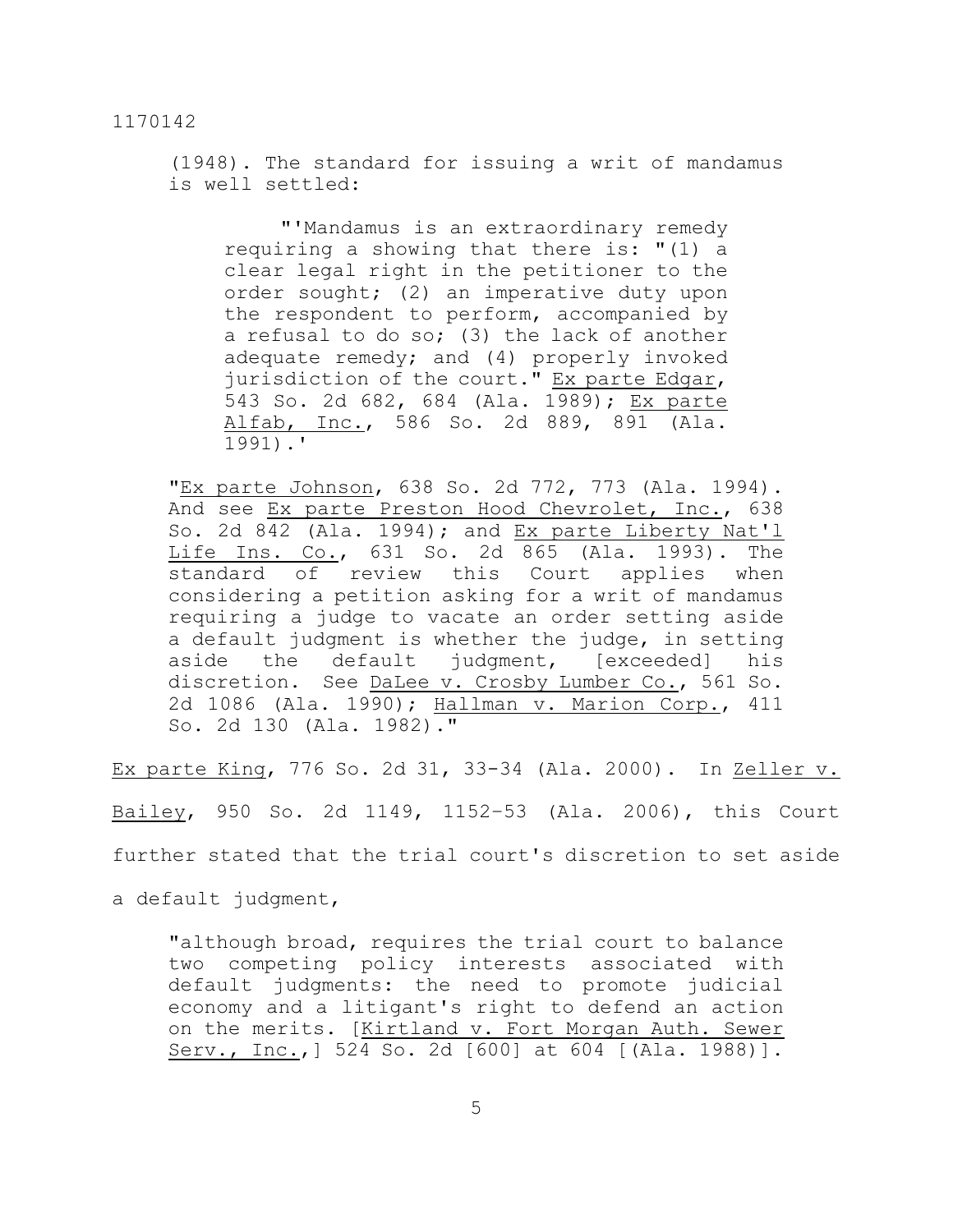These interests must be balanced under the two-step process established in Kirtland.

"We begin the balancing process with the presumption that cases should be decided on the merits whenever it is practicable to do so. 524 So. 2d at 604. The trial court must then apply a three-factor analysis first established in Ex parte Illinois Central Gulf R.R., 514 So. 2d 1283 (Ala. 1987), in deciding whether to deny [or grant] a motion to set aside a default judgment. Kirtland, 524 So. 2d at 605. The broad discretionary authority given to the trial court in making that decision should not be exercised without considering the following factors: '1) whether the defendant has a meritorious defense; 2) whether the plaintiff will be unfairly prejudiced if the default judgment is set aside; and 3) whether the default judgment was a result of the defendant's own culpable conduct.' 524 So. 2d at 605."

(Emphasis added.)

# Discussion

Ward asserts in his petition that the trial court erred in granting the dealership's motion to set aside the default judgment because, he says, the dealership failed to present in its motion any facts, evidence, or authority illuminating its reliance on the three-factor analysis set forth in Kirtland, i.e., a meritorious defense on the part of dealership, the lack of unfair prejudice to Ward if the default judgment is set aside, and culpability of the part of the dealership in failing to respond to the complaint. We agree.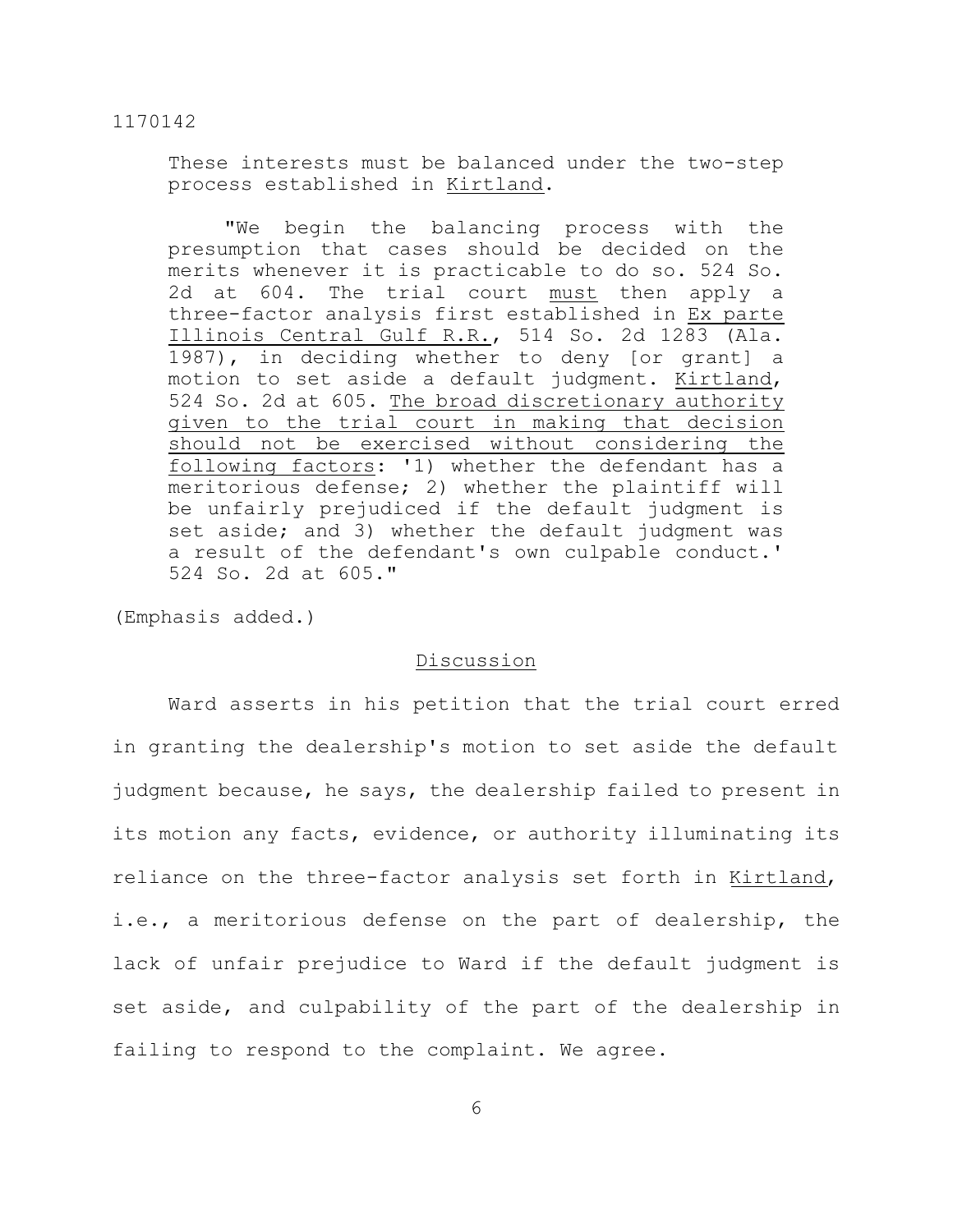As indicated, the trial court has broad discretion under Rule 55(c), Ala. R. Civ. P., in deciding whether to deny or to grant a motion to set aside a default judgment. In exercising that discretion, the trial court must apply the three-factor analysis set forth in Kirtland. However, the law is well settled that "'"in order to trigger the mandatory requirement that the trial court consider the Kirtland factors, the party filing a motion to set aside a default judgment must allege and provide arguments and evidence regarding all three of the Kirtland factors."'" Hilyer v. Fortier, 176 So. 3d 809, 813-14 (Ala. 2015)(quoting D.B. v. D.G., 141 So. 3d 1066, 1071 (Ala. Civ. App. 2013), quoting in turn Brantley v. Glover, 84 So. 3d 77, 81 (Ala. Civ. App. 2011)).

In its motion to set aside the default judgment, the dealership averred that it had a good and meritorious defense to the allegations asserted in the complaint, but it failed to provide any evidentiary details to substantiate that assertion. It is well settled that bare legal conclusions unsupported by affidavit or other evidence do not suffice to demonstrate a meritorious defense under Kirtland. See Martin v. Robbins, 628 So. 2d 614, 617-18 (Ala. 1993)(noting that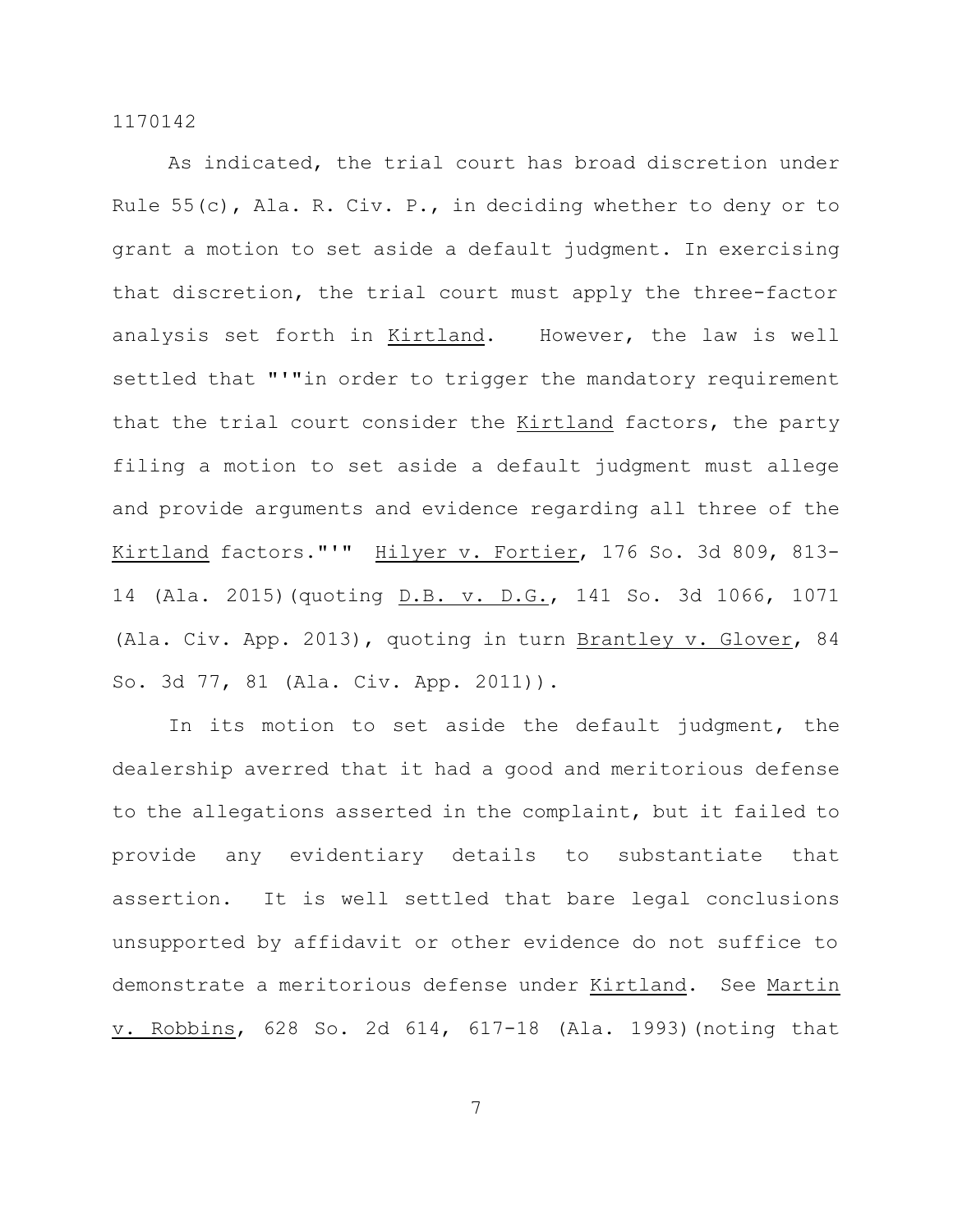"[a] defaulting party has satisfactorily made a showing of a meritorious defense if the allegations in an answer or in a motion and its supporting affidavits, if proven at trial, would constitute a complete defense to the claims against the defaulting party or if sufficient evidence has been adduced either by affidavit or by some other means to warrant submitting the case to the jury"); see also Royal Ins. Co. of America v. Crowne Invs., Inc., 903 So. 2d 802, 808 (Ala. 2004)(noting that "[t]he existence of a meritorious defense is a 'threshold prerequisite,' Kirtland, 524 So. 2d at 605, because without a meritorious defense, a finding that the plaintiff would not be prejudiced and a finding that the defendant was not culpable would matter little"). Regarding the factor of prejudice, the dealership, without any supporting evidence, merely averred that Ward would suffer no undue prejudice by having the default judgment set aside. However, this Court has held that "when a party files a motion to set aside a default judgment, the movant has the initial burden of making a prima facie showing that the plaintiff will not be unfairly prejudiced if the default judgment is set aside." Phillips v. Randolph, 828 So. 2d 269, 278 (Ala.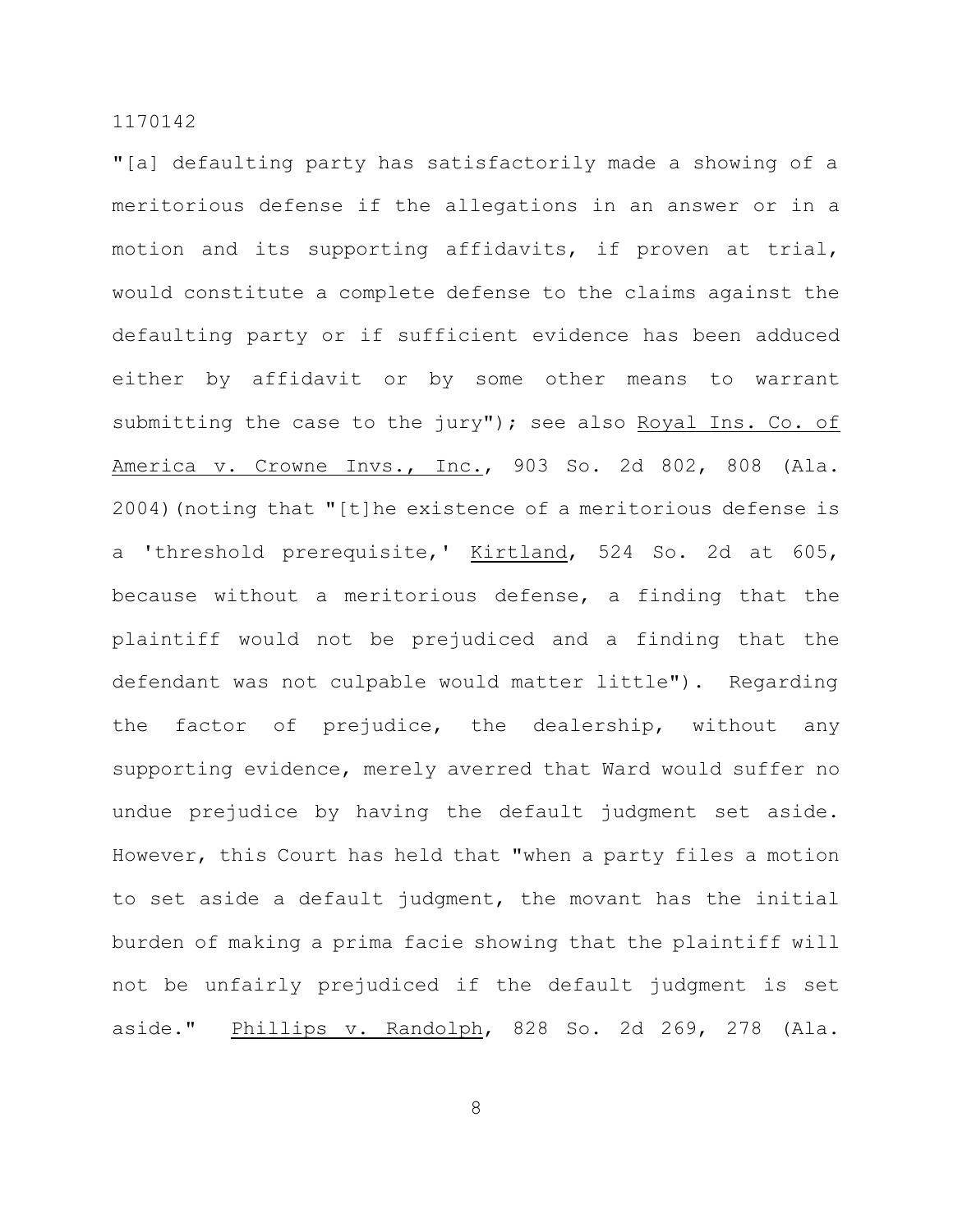2002). Here, the dealership offered no explanation as to why Ward would not be unfairly prejudiced if the default judgment were to be set aside. Finally, the dealership did not address in its motion the culpability factor; the dealership did not even allege that its failure to respond to the complaint initially or as ordered by the trial court was not the result of culpable conduct on its part. See Kirtland, 524 So. 2d at 608 (noting that to constitute culpable conduct a defaulting party's actions must constitute willful conduct or conduct committed in bad faith and that "[w]illful and bad faith conduct is conduct characterized by incessant and flagrant disrespect for court rules, deliberate and knowing disregard for judicial authority, or intentional nonresponsiveness"). As Ward's petition clearly indicates, the dealership did not file an answer to the complaint within seven days of the Court's October 7, 2017, order. Rather, the dealership waited to file its answer on November 13, 2017--almost one month after the date by which the trial court ordered the dealership to file its answer and more than 208 days after service of the summons and complaint, which service, as indicated, was unchallenged.